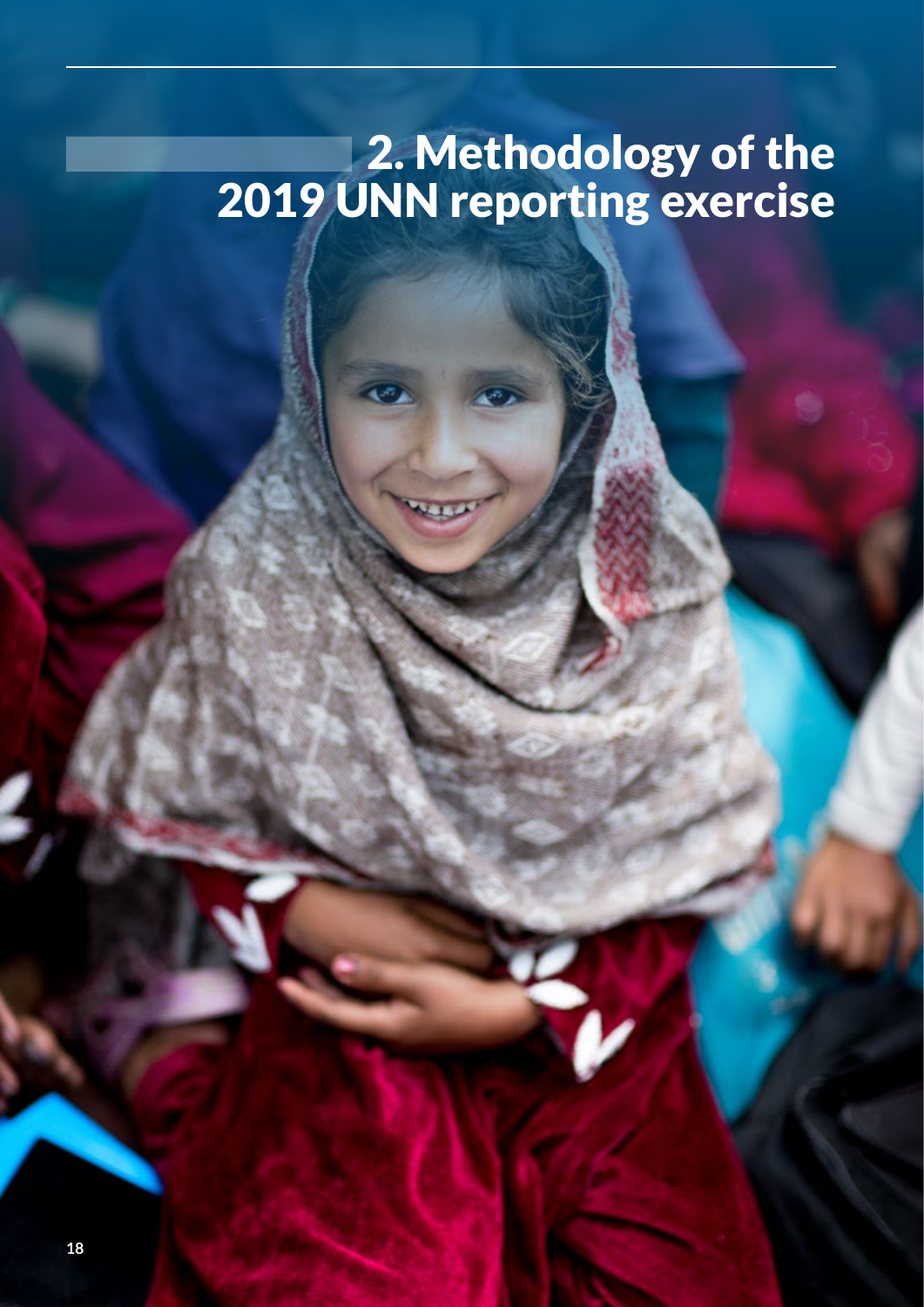### **2.1. MONITORING HARMONIZED AND COORDINATED UN EFFORTS IN NUTRITION**

The first UNN annual reporting exercise was conducted in 2016, providing a baseline against which to plot future progress. It has since served as a mechanism for monitoring and reporting on collective UN activity and gains in nutrition. The UNN Secretariat has continued to administer the process and prepare annual reports that highlight key trends. The following subsections outline the methodology employed in the 2019 exercise and provide insight on compliance.

The 2019 UNN reporting exercise was undertaken through a combination of online surveys and an offline case study template, pursued at two levels: country and regional. A detailed questionnaire for country UNNs was uploaded in English, French and Spanish to the designated UNN reporting portal, where colleagues could directly enter their responses. The country-level questionnaire included four domains: one on the respective components of the UNN functionality index+; a second on internetwork collaboration; a third on joint UN efforts for nutrition capacity strengthening; and a summary section on the main achievements and challenges faced by the country UNN. The third section, devoted to capacity strengthening, covered outputs for UNN outcome 3, such as identifying nutrition capacity needs, developing a plan to address those needs, strengthening capacity in service delivery and programme implementation of both nutrition-specific and sensitive interventions and establishing functional MSPs both at the national and/or sub-national level. The UNN Secretariat contacted UN colleagues in 60 countries engaged in the SUN Movement, flagging

new features and providing guidance on how to complete the exercise. Honduras and the four Indian States were not approached, understanding that the former had joined the SUN Movement after the reporting period and that efforts carried out in the latter were not directly comparable to those of SUN countries.

The United Nations agencies and entities involved in a given country's UNN were encouraged to discuss their responses as a group and ensure that such responses reflect the joint vision of the Network (or UN agencies/entities engaged under the common nutrition agenda). *Sixty countries participated in the exercise, constituting a record compliance rate of 100 percent.* This was a 33 percent increase in participation compared to the 45 countries (75 percent response rate) in the 2018 reporting cycle.

An inaugural UNN regional reporting exercise, consisting of a seven-question Google survey and a case study template, was disseminated among UN Regional Nutrition Advisors. The regional reporting stream aimed to document regional activities that had fostered a harmonized approach on nutrition among the United Nations agencies. Unlike the country questionnaire, each United Nations agency was invited to complete one survey per region in an effort to explore the respective agency perspectives. A total of ten UN Regional Nutrition Advisors from FAO, UNICEF, WFP and WHO participated in the exercise. Since the regional questionnaire was largely exploratory and the response rate was low, this report focuses on the country-level findings of the 2019 UNN reporting exercise. With that said, the engagement of these regional colleagues was also leveraged to identify good practices for the case studies, providing a robust outlook on the state of convergence for nutrition among United Nations agencies at the country level.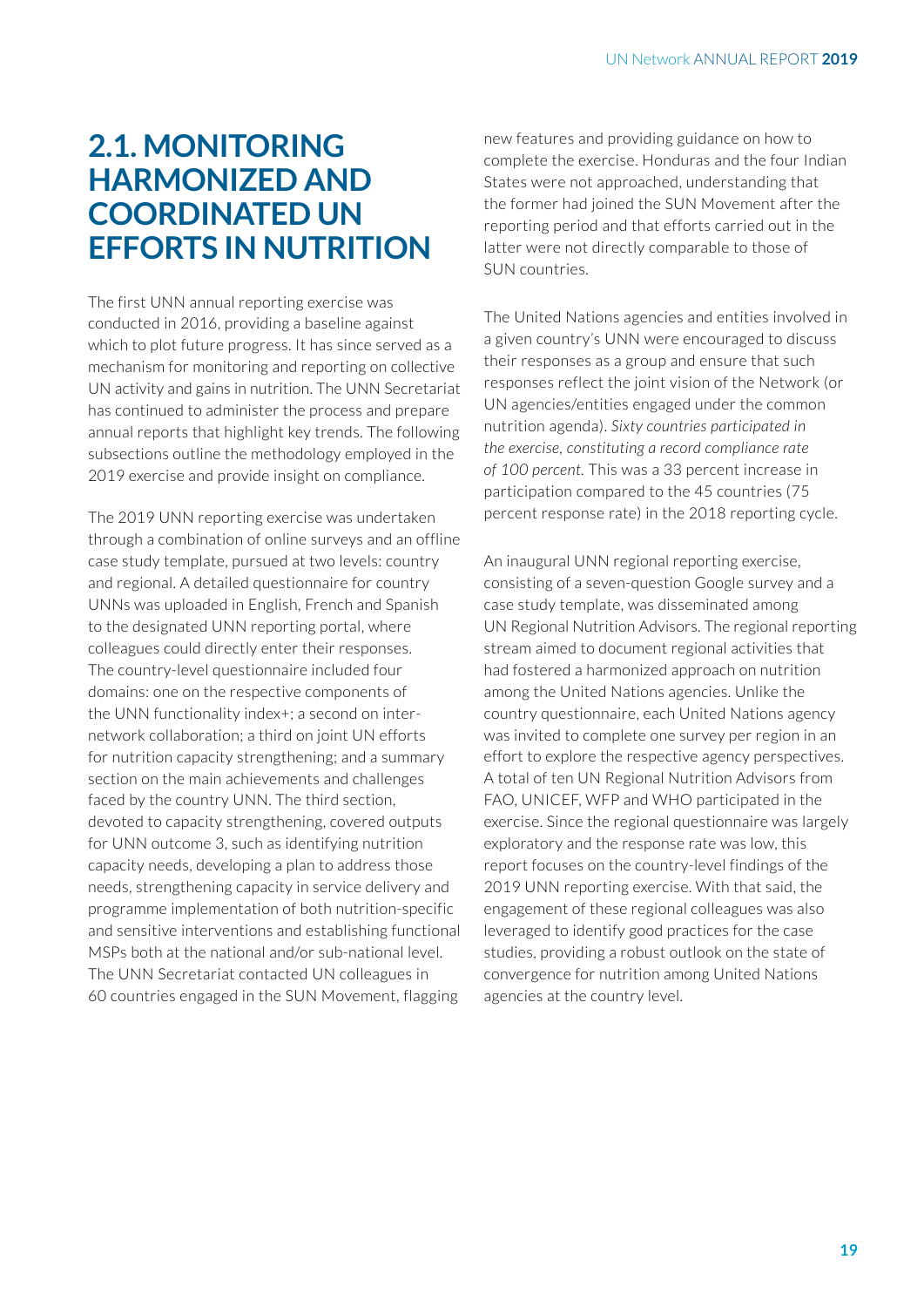## **2.2. UNN FUNCTIONALITY INDEX+**

The UNN functionality index+ constitutes a core part of the annual reporting exercise. Designed to review the alignment of United Nations agencies under a common nutrition agenda at country level, the index assigns an overall score to countries based on the ten indicators below.

- **1.** Completion of the *UNN annual reporting exercise*
- **2.** Nomination of a *chair/co-chair(s) to spearhead collective UN nutrition efforts*
- **3.** Appointment of *nutrition focal points* from 3+ United Nations agencies
- **4.** Establishment of a *UNN strategy/agenda*
- **5.** Development of a *UNN workplan/Priorities defined*  in support of national nutrition efforts
- **6.** Frequency with which the *UN collective agenda is tabled at UNCT* meetings
- **7.** *UNN engagement in MSPs*
- **8.** Provision of *technical support to the SUN Government Focal Point* or other government authorities
- **9.** UNN efforts to develop or update *nutrition content of joint UN frameworks* (e.g. UNDAF, UNSDCF), reflecting a multi-sectoral approach to nutrition
- **10.** Implementation of *UN Joint Programmes/ programming on nutrition*

The guiding premise is that these indicators reflect the degree of UN harmonization and collaboration on nutrition as well as the UN's collective contribution to a country's nutrition coordination architecture. Furthermore, country UNNs with an overall index score between 0 and 4 were classified as having low functionality (low). Those falling between 5 and 7 were characterized as being moderately functional (medium). Finally, country UNNs that scored between 8 and 10 on the index were deemed to be highly functional (high).

#### **Functionality index + score categories**

**High (8-10)**

**Medium (5-7)** 

**Low (0-4)**

The 2019 UNN functionality index+ differs slightly from that applied in the 2018 reporting cycle. Essentially, two indicators were dropped from the index in 2019, leveraging learning from the previous reporting exercise. Since the other indicators were unchanged, it was possible to deduce trends for the individual components of the index between years. It was also possible to make comparisons between the overall country functionality scores after adjusting the 2018 data, whereby the two additional indicators were removed.